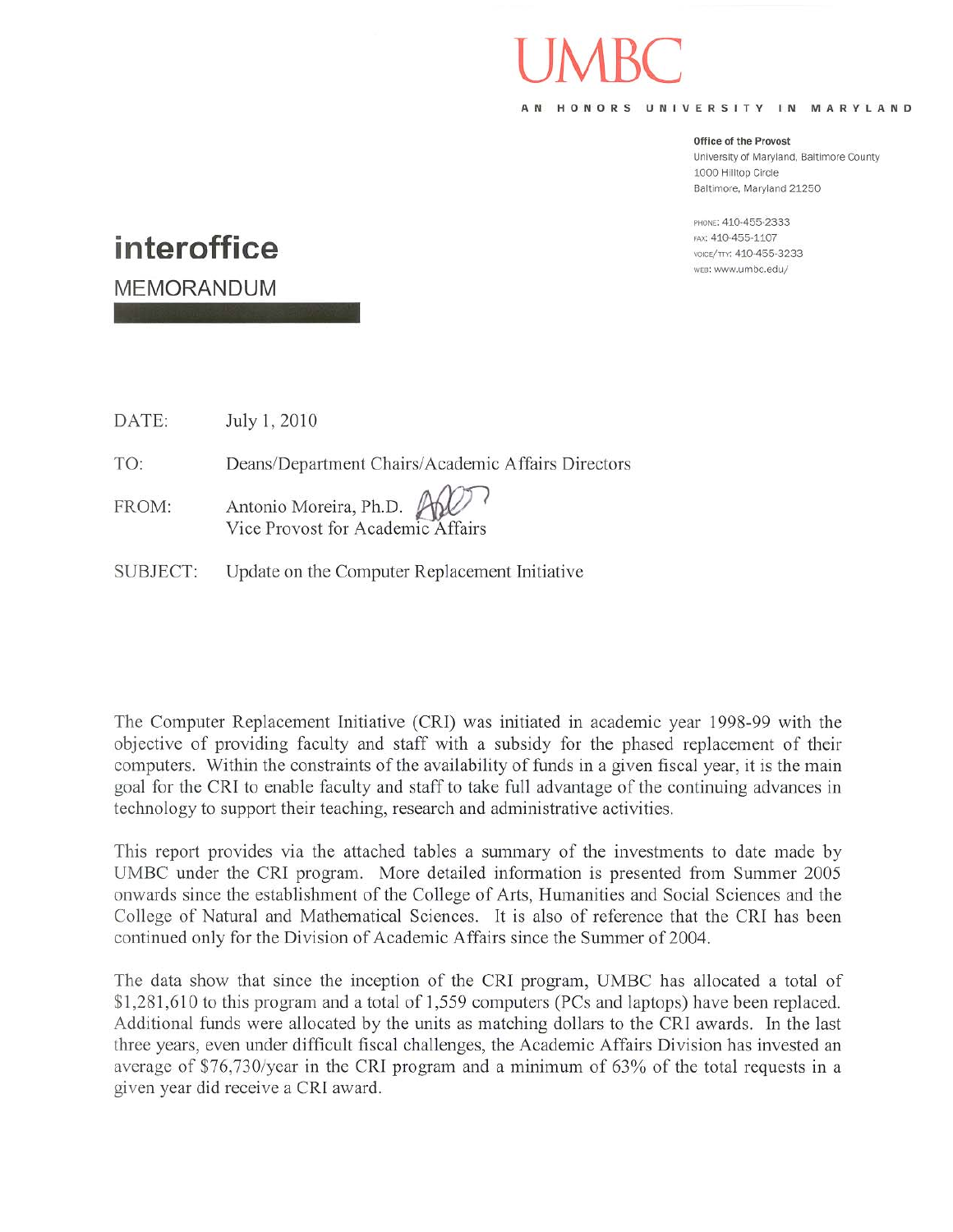| Memo to Deans/Department Chairs/Academic Affairs Directors | Page 2       |
|------------------------------------------------------------|--------------|
| RE: Update on the Computer Replacement Initiative          | July 1, 2010 |

For the Summer 2010, the funding rate was 74% overall and 92% of the requests actually eligible for funding under the CRI guidelines did receive an award. In recent years, the CRI has been promoting the purchase of laptops by faculty and staff based on the advantages provided by laptops in the areas of academic continuity, sustainability, portability and teaching with technology. This last aspect is also supported by the recent campus investments in the upgrade and maintenance of our classrooms. These will be the subject of a separate report.

## Attachments

Cc: Dr. E. Hirshman, Provost Mr. J. Suess, Vice President, Information Technology Dr. M. Carlin, Assistant Vice President, Information Technology Vice Provosts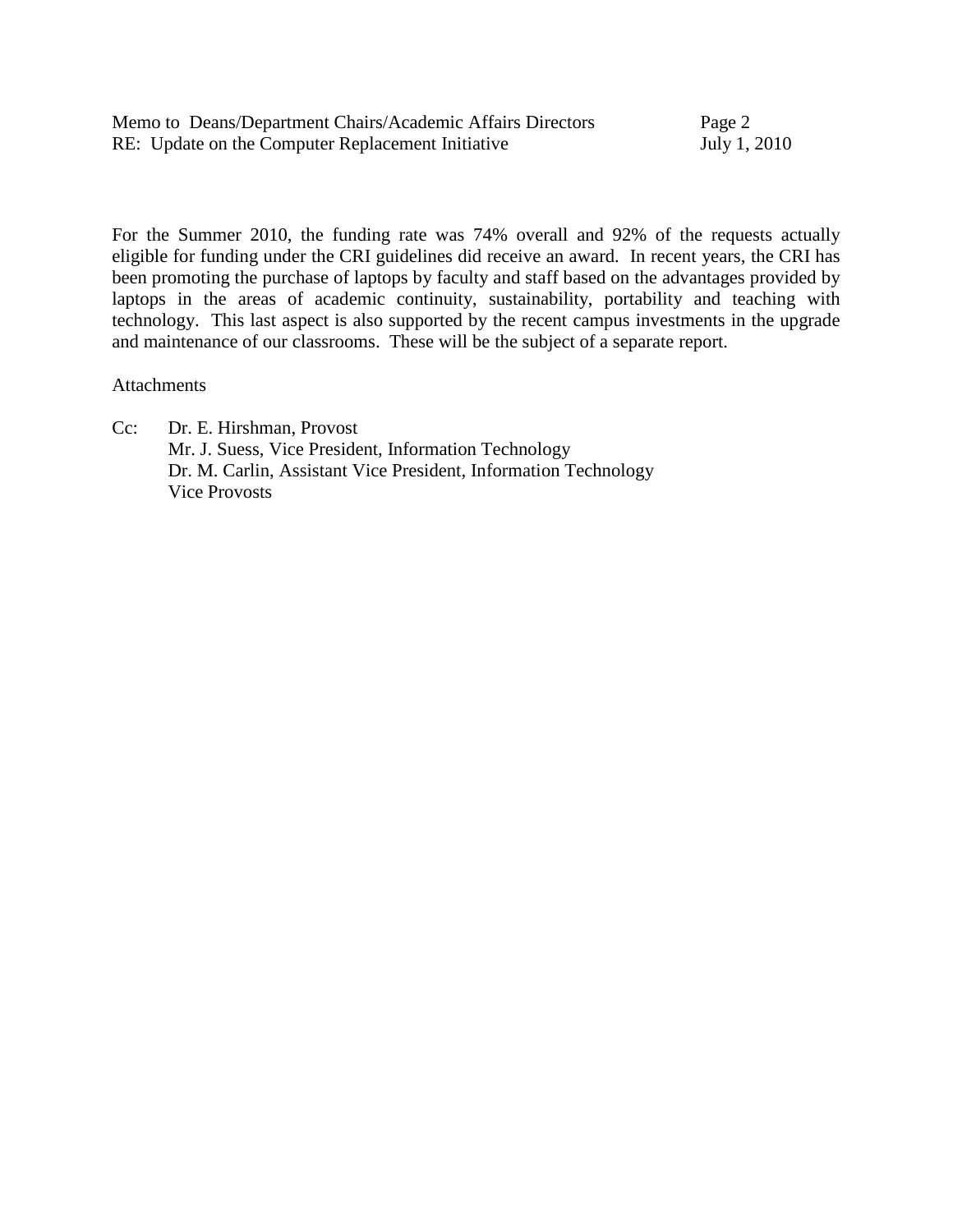|                                            |     | <b>CRI</b> Summary |       |                |         |       |
|--------------------------------------------|-----|--------------------|-------|----------------|---------|-------|
| <b>Year 2010</b>                           |     |                    |       |                |         |       |
|                                            |     | Applications       |       |                | Funded  |       |
|                                            | PCs | Laptops            | Total | PCs            | Laptops | Total |
|                                            |     |                    |       |                |         |       |
| CAHSS (includes Center for Aging Studies)  | 45  | 28                 | 73    | 25             | 25      | 50    |
| <b>CNMS</b>                                |     |                    | 10    | 5 <sub>1</sub> |         |       |
| COE&IT (includes CWIT)                     |     | 6                  | 11    | $\overline{3}$ | 5       | 8     |
| <b>VP Research</b> (includes CUERE)        |     | n                  |       |                | 0       |       |
| Erickson School                            |     |                    |       |                |         | 2     |
| <b>Undergraduate Education</b>             |     | n                  |       |                | 0       |       |
| Academic Affairs (includes Shriver Center) | 26  |                    | 33    | 22             |         | 29    |
| <b>TOTAL</b>                               | 84  | 48                 | 132   | 57             | 41      | 98    |
| Total Funds \$75,200                       |     |                    |       |                |         |       |
| \$600 p/pc; \$1,000 p/laptop               |     |                    |       |                |         |       |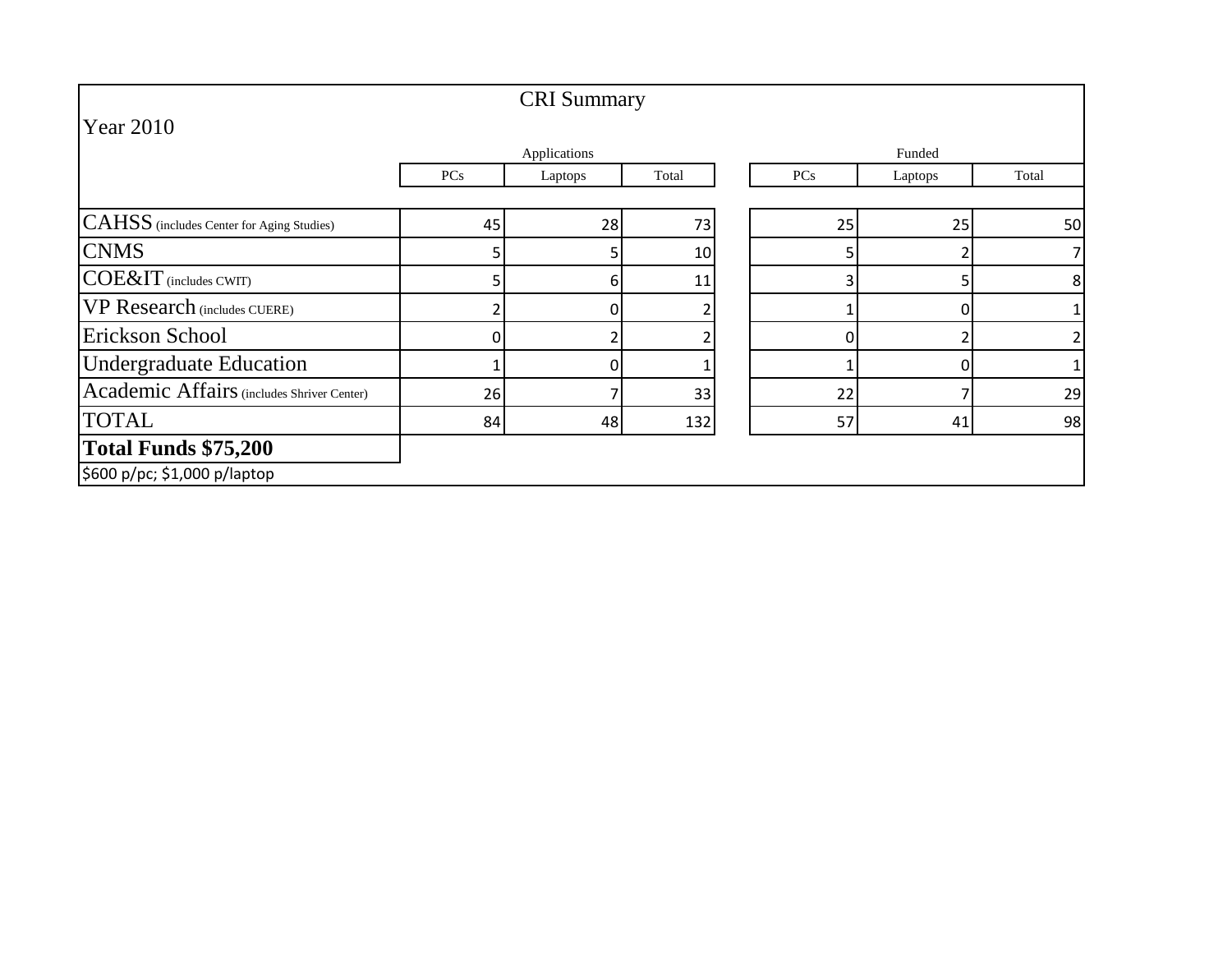|                                            |            | <b>CRI</b> Summary |       |          |                |              |
|--------------------------------------------|------------|--------------------|-------|----------|----------------|--------------|
| <b>Year 2009</b>                           |            |                    |       |          |                |              |
|                                            |            | Applications       |       |          |                |              |
|                                            | <b>PCs</b> | Laptops            | Total | PCs      | Laptops        | Total        |
|                                            |            |                    |       |          |                |              |
| CAHSS (includes Center for Aging Studies)  | 54         | 29                 | 83    | 35       | 13             | 48           |
| <b>CNMS</b>                                |            |                    | 9     |          |                | 8            |
| <b>COE&amp;IT</b>                          | 15         |                    | 17    | 11       |                | 12           |
| <b>VP Research</b> (includes CUERE)        | 0          |                    |       | $\Omega$ |                | $\mathbf{1}$ |
| Graduate School                            |            |                    |       |          | 0              | 5            |
| Academic Affairs (includes Shriver Center) | 39         | 4                  | 43    | 24       | $\overline{3}$ | 27           |
| <b>TOTAL</b>                               | 122        | 38                 | 160   | 82       | 19             | 101          |
| <b>Total Funds \$74,500</b>                |            |                    |       |          |                |              |
| \$700 p/pc; \$900 p/laptop                 |            |                    |       |          |                |              |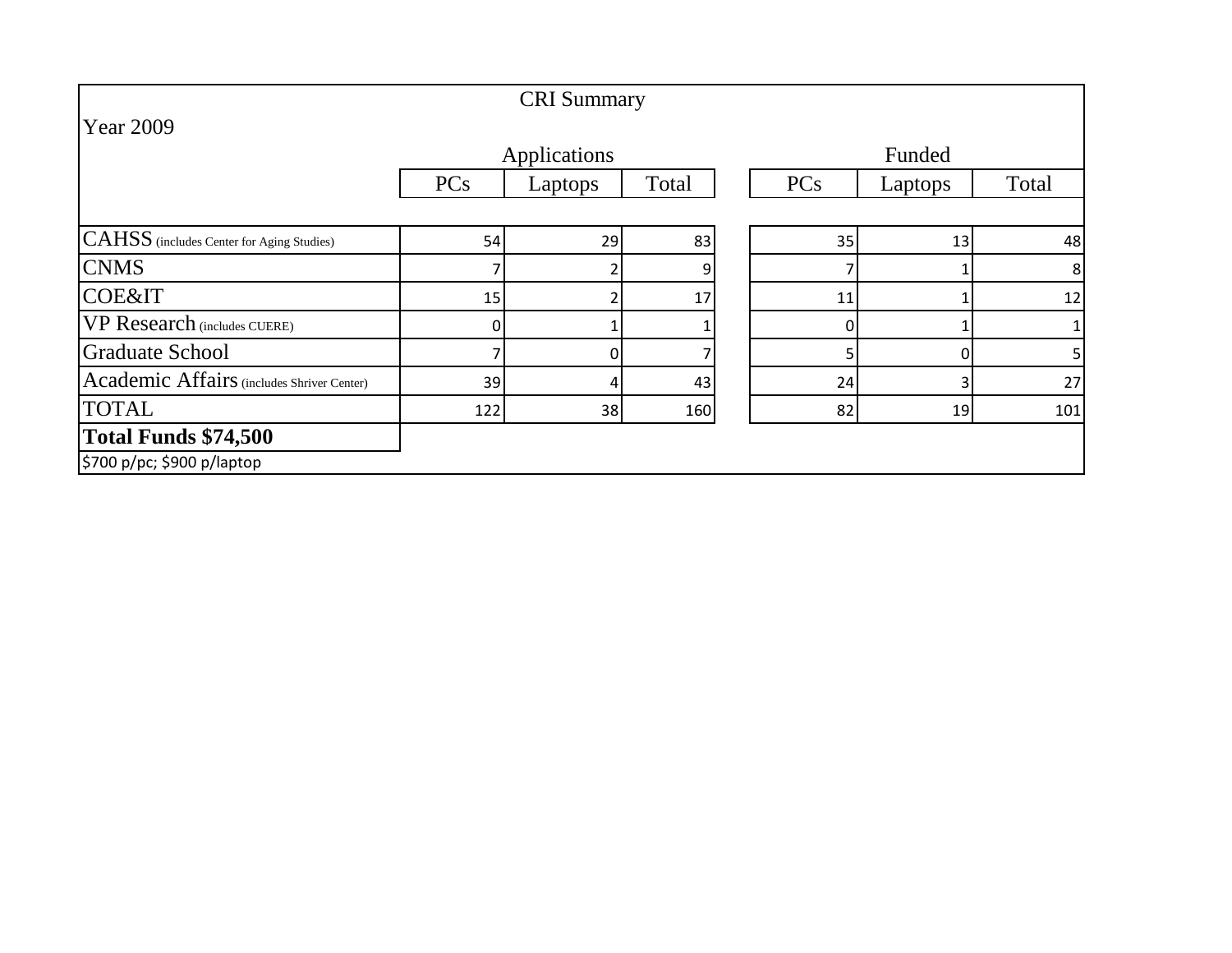|                                            |            | <b>CRI</b> Summary |       |        |         |       |
|--------------------------------------------|------------|--------------------|-------|--------|---------|-------|
| <b>Year 2008</b>                           |            |                    |       |        |         |       |
|                                            |            | Applications       |       | Funded |         |       |
|                                            | <b>PCs</b> | Laptops            | Total | PCs    | Laptops | Total |
|                                            |            |                    |       |        |         |       |
| CAHSS (includes Center for Aging Studies)  | 33         | 21                 | 54    | 31     | 21      | 52    |
| <b>CNMS</b>                                | 18         | 8                  | 26    |        |         | 11    |
| <b>COE&amp;IT</b>                          |            |                    |       |        |         | 4     |
| <b>VP Research</b> (includes CUERE)        |            | 0                  |       |        | 0       | 5     |
| <b>Undergraduate Education</b>             |            |                    |       |        |         |       |
| Academic Affairs (includes Shriver Center) | 28         |                    | 33    | 28     | 4       | 32    |
| <b>TOTAL</b>                               | 86         | 37                 | 123   | 70     | 35      | 105   |
| Total Funds \$80,500                       |            |                    |       |        |         |       |
| \$700 p/pc; \$900 p/laptop                 |            |                    |       |        |         |       |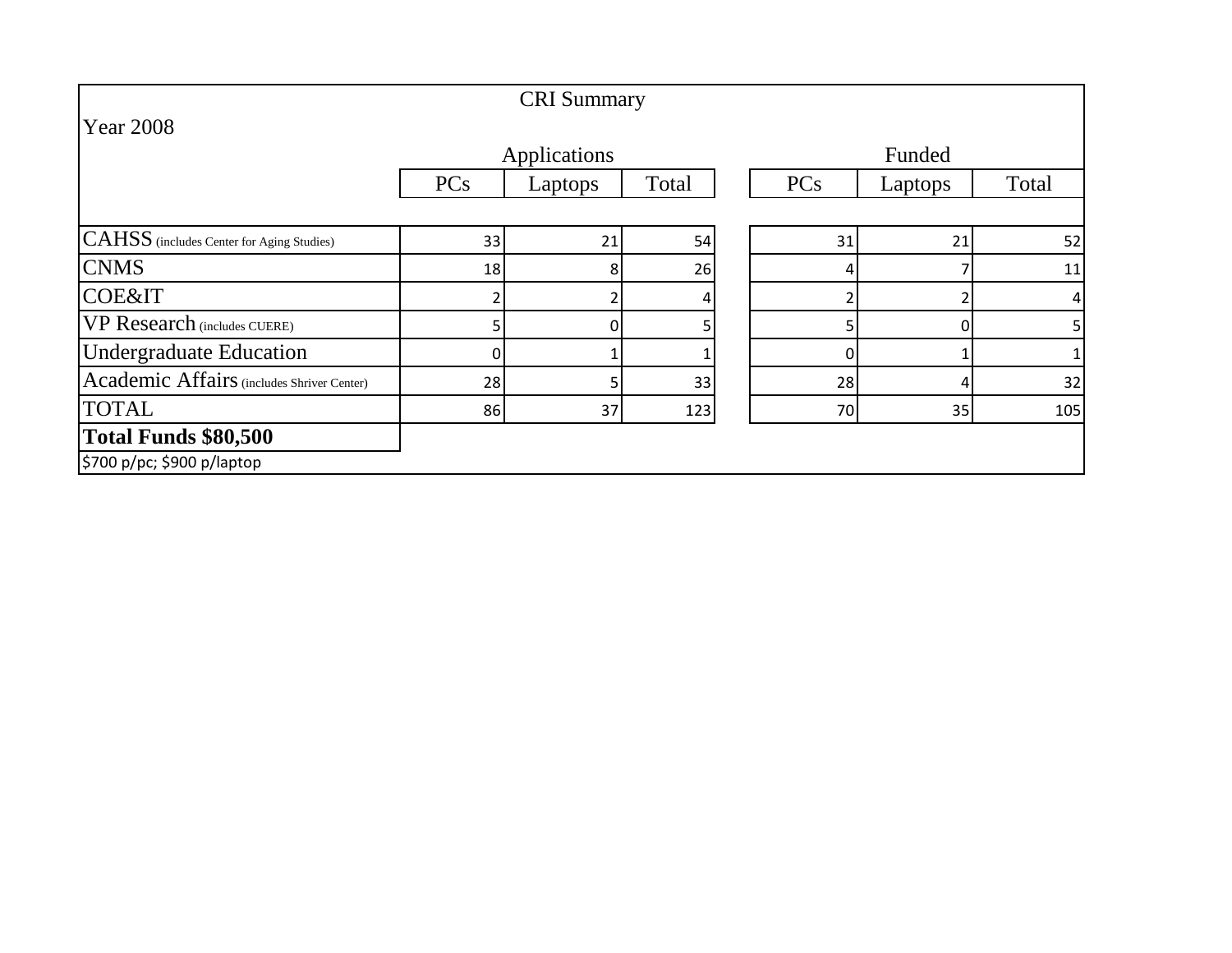|                                            |            | <b>CRI</b> Summary |       |     |                     |              |  |
|--------------------------------------------|------------|--------------------|-------|-----|---------------------|--------------|--|
| Year 2007                                  |            |                    |       |     |                     |              |  |
|                                            |            | Applications       |       |     | Funded              |              |  |
|                                            | <b>PCs</b> | Laptops            | Total | PCs | Laptops             | Total        |  |
|                                            |            |                    |       |     |                     |              |  |
| CAHSS (includes Center for Aging Studies)  | 67         | 24                 | 91    | 24  | 16                  | 40           |  |
| <b>CNMS</b>                                | 9          |                    | 16    |     | $\overline{3}$<br>6 | 9            |  |
| <b>COE&amp;IT</b>                          | 6          |                    | 9     |     | 3                   | 7            |  |
| <b>VP Research</b> (includes CUERE)        |            | $\Omega$           |       |     | 0                   | $\mathbf{1}$ |  |
| <b>Undergraduate Education</b>             |            | $\Omega$           |       |     | 0                   | 0            |  |
| Academic Affairs (includes Shriver Center) | 26         |                    | 27    | 14  | 2                   | 16           |  |
| <b>TOTAL</b>                               | 110        | 35                 | 145   | 49  | 24                  | 73           |  |
| Total Funds \$51,100                       |            |                    |       |     |                     |              |  |
| \$700 p/pc or laptop                       |            |                    |       |     |                     |              |  |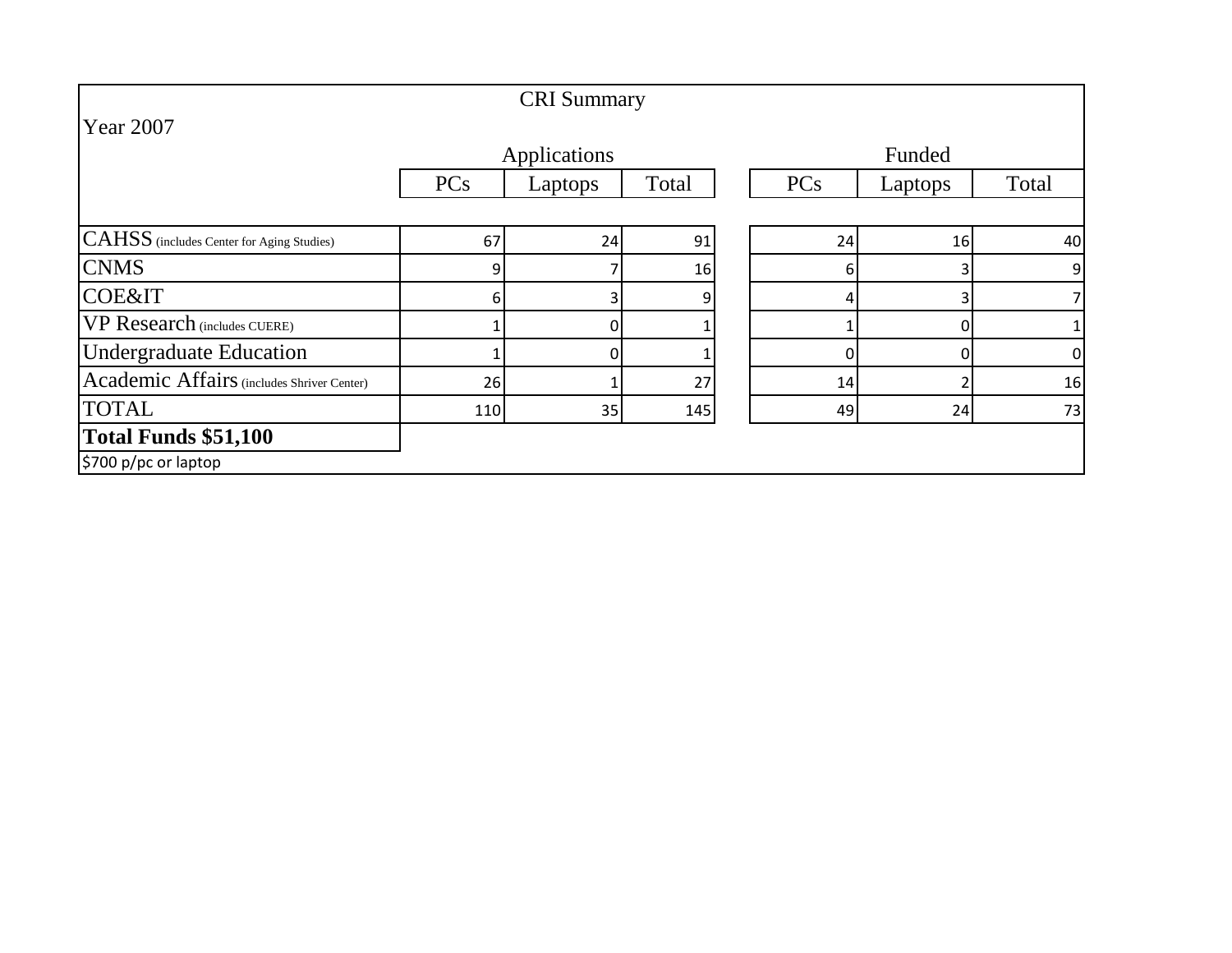| <b>CRI</b> Summary                                                      |            |              |       |  |        |         |       |
|-------------------------------------------------------------------------|------------|--------------|-------|--|--------|---------|-------|
| <b>Year 2006</b>                                                        |            |              |       |  |        |         |       |
|                                                                         |            | Applications |       |  | Funded |         |       |
|                                                                         | <b>PCs</b> | Laptops      | Total |  | PCs    | Laptops | Total |
|                                                                         |            |              |       |  |        |         |       |
| <b>CAHSS</b> (includes Center for Aging Studies)                        | 63         | 22           | 85    |  | 26     | 16      | 42    |
| <b>CNMS</b>                                                             | 8          |              | 11    |  |        |         | 6     |
| <b>COE&amp;IT</b>                                                       | 18         |              | 19    |  |        |         | 8     |
| Other (includes Professional Staff Senate and<br>Shakespeare on Wheels) |            |              |       |  |        |         | 0     |
| Academic Affairs (includes Shriver Center)                              | 36         |              | 39    |  | 17     | 3       | 20    |
| <b>TOTAL</b>                                                            | 126        | 30           | 156   |  | 54     | 22      | 76    |
| <b>Total Funds \$57,600</b>                                             |            |              |       |  |        |         |       |
| \$700 p/pc; \$900 p/laptop                                              |            |              |       |  |        |         |       |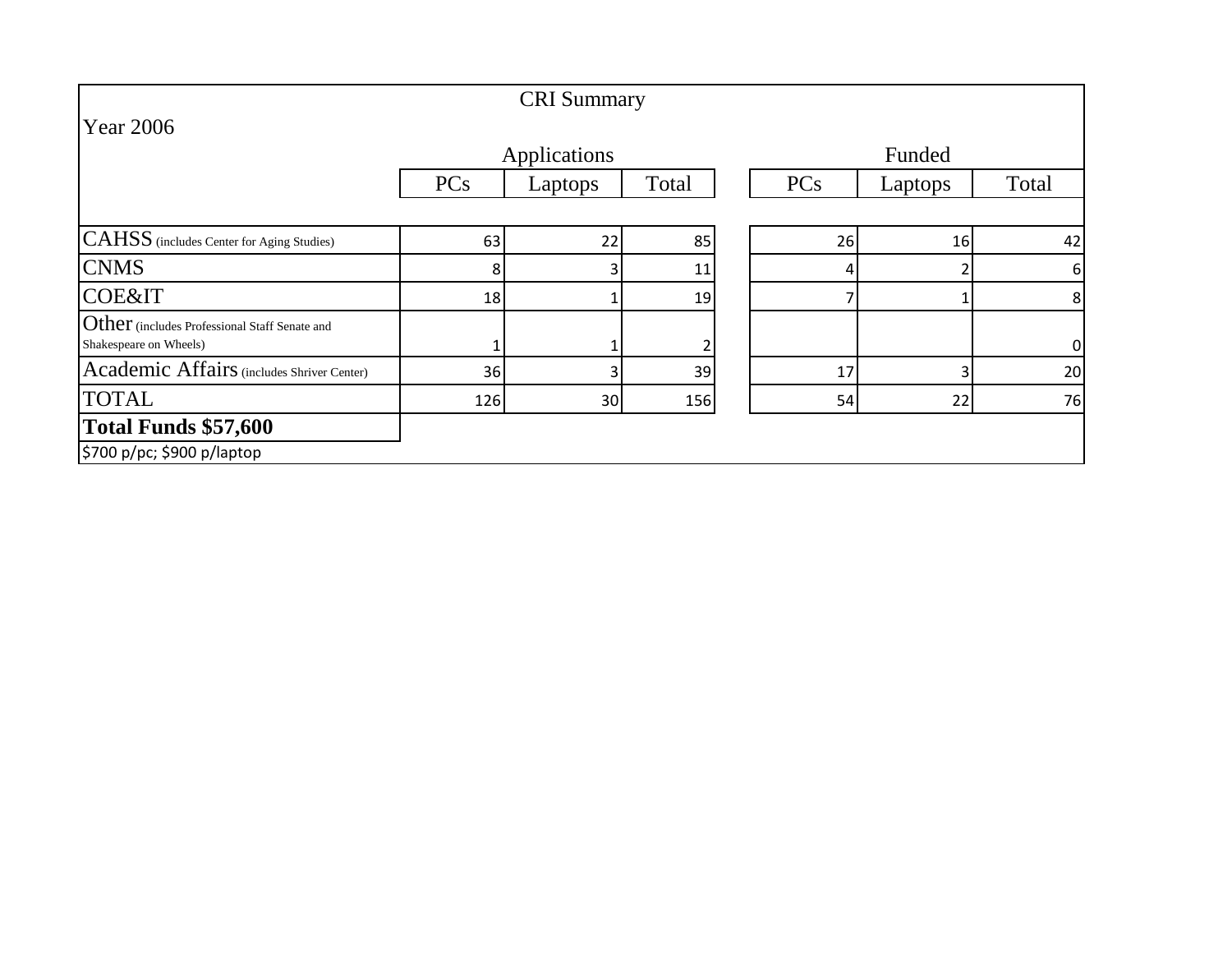|                                            |            | <b>CRI</b> Summary |       |     |         |                  |
|--------------------------------------------|------------|--------------------|-------|-----|---------|------------------|
| <b>Year 2005</b>                           |            |                    |       |     |         |                  |
|                                            |            | Applications       |       |     | Funded  |                  |
|                                            | <b>PCs</b> | Laptops            | Total | PCs | Laptops | Total            |
|                                            |            |                    |       |     |         |                  |
| CAHSS (includes Center for Aging Studies)  | 51         | 23                 | 74    | 42  | 16      | 58               |
| <b>CNMS</b>                                | 13         |                    | 14    | 12  |         | 13               |
| <b>COE&amp;IT</b>                          | 16         |                    | 16    | 61  | 0       | $\boldsymbol{6}$ |
| VP Research (includes CUERE)               |            |                    |       |     | 0       | 1                |
| Academic Affairs (includes Shriver Center) | 36         |                    | 38    | 15  | 4       | 19               |
| <b>TOTAL</b>                               | 117        | 26                 | 143   | 76  | 21      | 97               |
| <b>Total Funds \$72,100</b>                |            |                    |       |     |         |                  |
| \$700 p/pc; \$900 p/laptop                 |            |                    |       |     |         |                  |